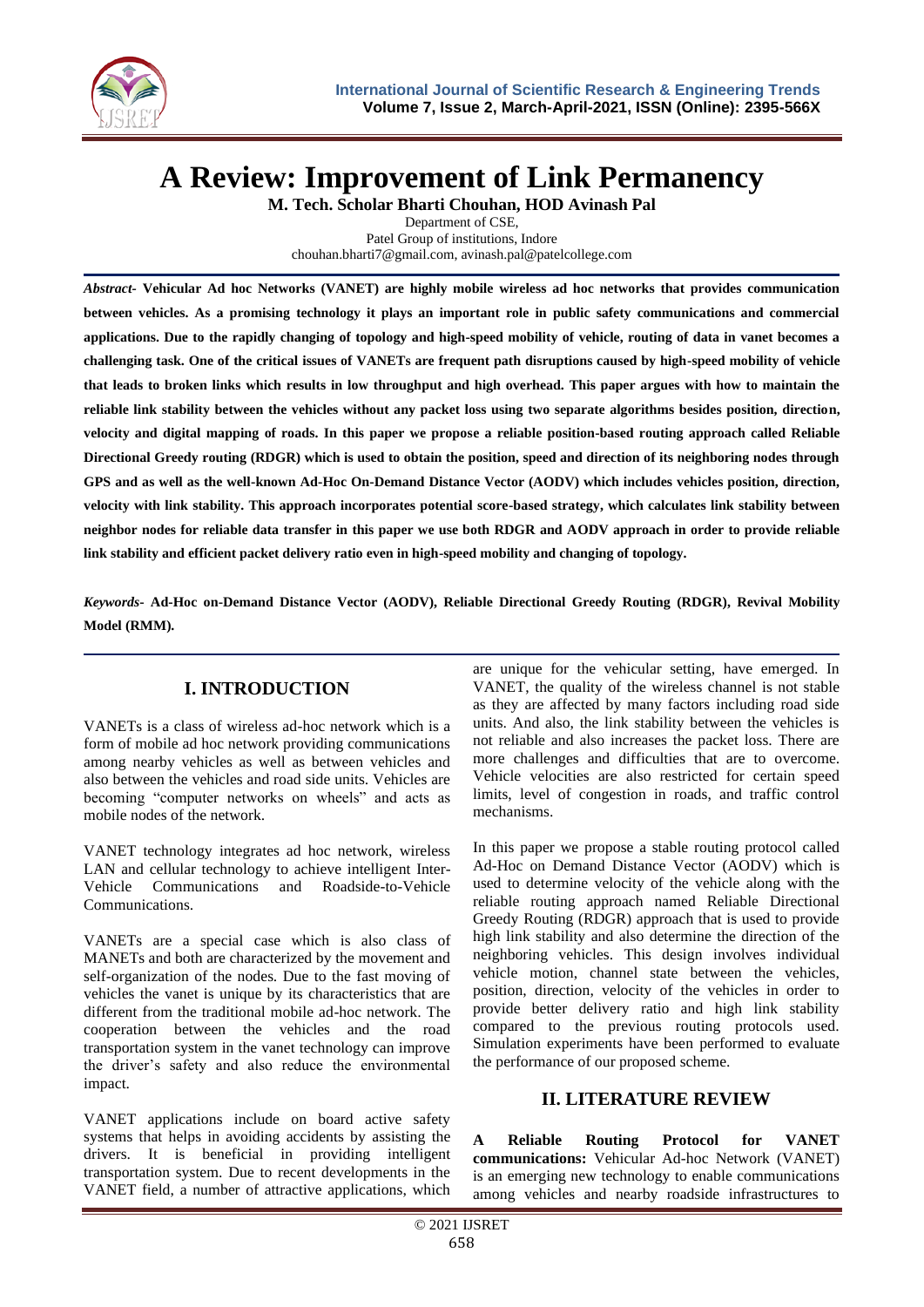

provide intelligent transportation applications. In order to provide stable connections between vehicles, a reliable routing protocol is needed. Currently, there are several routing protocols designed for MANETs could be applied to VANETs. However, due to the unique characteristics of VANETs, the results are not encouraging. In this paper, we propose a new routing protocol named AODV-VANET, which incorporates the vehicles' movement information into the route discovery process based on Ad hoc On-Demand Distance Vector (AODV). A Total Weight of the Route is introduced to choose the best route together with an expiration time estimation to minimize the link breakages. With these modifications, the proposed protocol is able to achieve better routing performances.

**1. A stable routing protocol to support ITS services in VANET networks:** There are numerous research challenges that need to be addressed until a wide deployment of vehicular ad hoc networks (VANETs) becomes possible. One of the critical issues consists of the design of scalable routing algorithms that are robust to frequent path disruptions caused by vehicles' mobility. This paper argues the use of information on vehicles' movement information (e.g., position, direction, speed, and digital mapping of roads) to predict a possible linkbreakage event prior to its occurrence. Vehicles are grouped according to their velocity vectors. This kind of grouping ensures that vehicles, belonging to the same group, are more likely to establish stable single and multihop paths as they are moving together. Setting up routes that involve only vehicles from the same group guarantees a high level of stable communication in VANETs.

The scheme presented in this paper also reduces the overall traffic in highly mobile VANET networks. The frequency of flood requests is reduced by elongating the link duration of the selected paths. To prevent broadcast storms that may be intrigued during path discovery operation, another scheme is also introduced. The basic concept behind the proposed scheme is to broadcast only specific and well-defined packets, referred to as ldquobest packetsrdquo in this paper. The performance of the scheme is evaluated through computer simulations. Simulation results indicate the benefits of the proposed routing strategy in terms of increasing link duration, reducing the number of link-breakage events and increasing the end-to-end throughput.

**2. Validation of a non-line-of-sight path-loss model for V2V communications at street intersections:** In this paper a non-line-of-sight (NLOS) path-loss and fading model developed for vehicle-to-vehicle (V2V) communication at 5.9 GHz is validated with independent and realistic measurement data. The reference NLOS model is claimed to be flexible and of low complexity, and incorporates specific geometric aspects in a closed-form expression. We validated the accuracy of the model with

the help of realistic channel measurements performed in selected street intersections in the city of Lund and Malmö, Sweden. The model fits well, with a few exceptions, to the measurements. Those are in turn made in different intersections having variable geometries and scattering environments. It is found that the model can be made more general if an intersection dependent parameter that depends on the property and number of available scatterers in that particular intersection is included in the model.

**3. Vehicular Networking:** A survey and tutorial on requirements, architectures, challenges, standards and solutions: Vehicular networking has significant potential to enable diverse applications associated with traffic safety, traffic efficiency and infotainment. In this survey and tutorial paper we introduce the basic characteristics of vehicular networks, provide an overview of applications and associated requirements, along with challenges and their proposed solutions.

In addition, we provide an overview of the current and past major ITS programs and projects in the USA, Japan and Europe. Moreover, vehicular networking architectures and protocol suites employed in such programs and projects in USA, Japan and Europe are discussed.

Investigation of routing reliability of vehicular ad hoc networks: In intelligent transportation systems, the cooperation between vehicles and the road side units is essential to bring these systems to fruition. Vehicular ad hoc networks (VANETs) are a promising technology to enable the communications among vehicles on one hand and between vehicles and road side units on the other hand.

However, it is a challenging task to develop a reliable routing algorithm for VANETs due to the high mobility and the frequent changes of the network topology. Communication links are highly vulnerable to disconnection in VANETs; hence, the routing reliability of these ever-changing networks needs to be paid special attention. In this paper, we propose a new vehicular reliability model to facilitate the reliable routing in VANETs. The link reliability is defined as the probability that a direct communication link between two vehicles will stay continuously available over a specified time period.

Furthermore, the link reliability value is accurately calculated using the location, direction and velocity information of vehicles along the road. We extend the well-known ad hoc on-demand distance vector (AODV) routing protocol to propose our reliable routing protocol AODV-R. Simulation results demonstrate that AODV-R outperforms significantly the AODV routing protocol in terms of better delivery ratio and less link failures while maintaining a reasonable routing control overhead.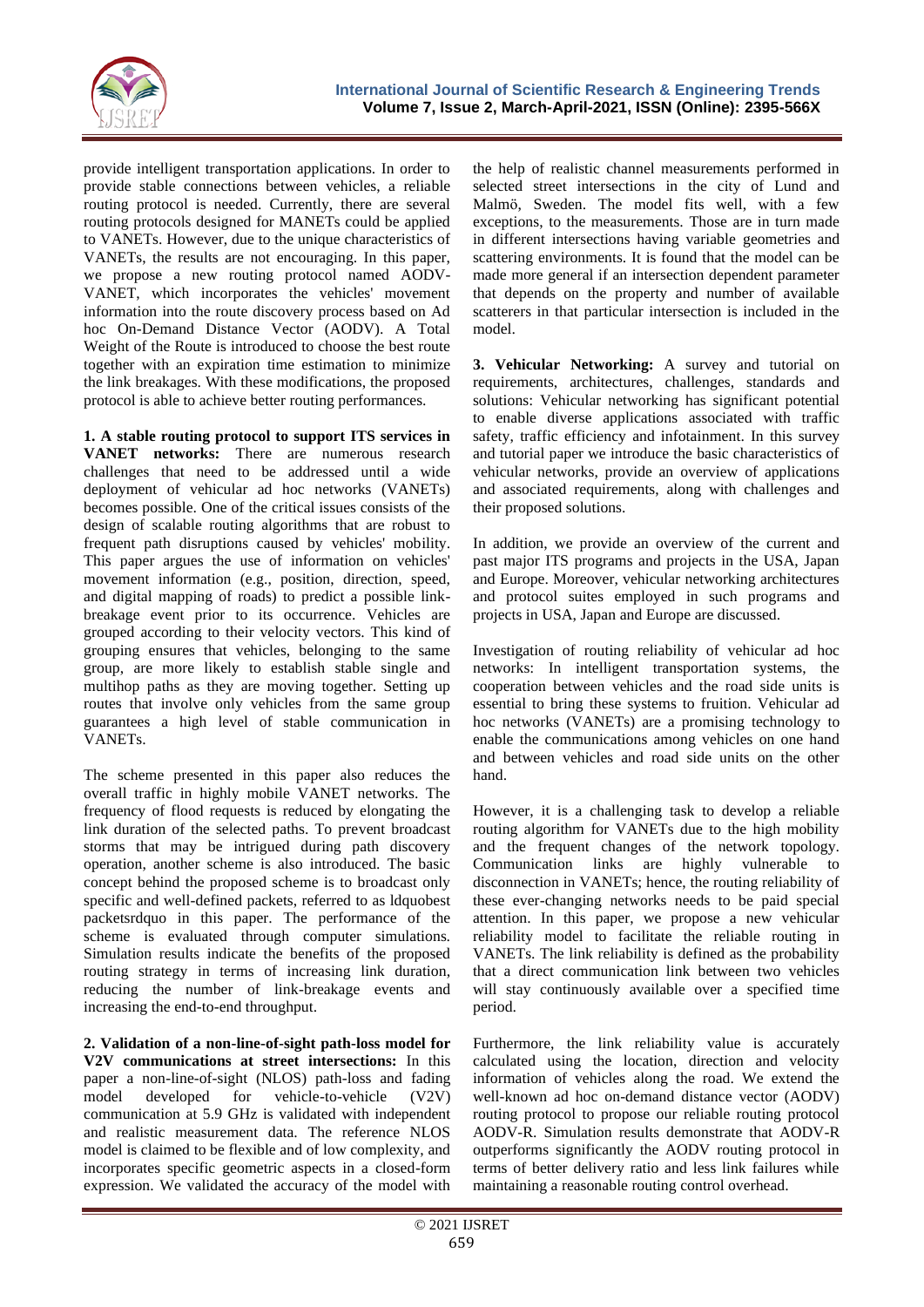

## **III.EXISTING SYSTEM**

The existing system provides a comprehensive overview in vehicular networking and introduces the limitations of the proposed routing protocols and the key challenges in designing forwarding algorithms for vanet that is to provide reliable packet transmission with minimum delay, maximum throughput and low communication overhead.

The authors have proposed a routing algorithm named AODV by utilizing the vehicles movement and information like position speed acceleration and velocity of the vehicles through the GPS devices. AODV approach involves both the Highway mobility modle and Stochastic Large-Scale Fading Model.In AODV approach; the network is silent until connection starts. If there is no existing route between source node and destination node, the source node sends routing request (RREQ) in the form of broadcast.

Network layer addresses of initiating node and the destination node are recorded in the RREQ packets. When adjacent node receives the RREQ, it firstly determines whether the target node is itself. If so, then it will send a route-reply message (RREP) to the initiating node as response. Otherwise, it finds out whether there exists a route to the destination node in the routing table. If there exists a route, it uni-casts RREP to the source node, otherwise it continues to forward RREQ to other nodes to find out a suitable route.

In the case where network resource is sufficient, AODV protocol can maintain routing by broadcasting the hello message regularly. Once a link broken fails, the node will send ERROR messages to inform the inaccessible nodes to delete the corresponding records or to repair the existing routing.

## **IV. DRAWBACKS**

- AODV does not minimize the number of required broadcasts.
- It does not create the routes on-demand basis.
- Need lower delay for connection setup.
- Does not follow the unidirectional links.
- Periodic route formation creates unnecessary bandwidth consumption.

# **V. PROPOSED SYSTEM**

In order to avoid the drawbacks and also to utilize the characteristics of AODV approach in an efficient way we introduce the routing protocol named RDGR (Reliable Directional Greedy Routing) approach that can be used along with AODV. VANETs involve similar or different radio interfaces technologies that involves short-range to medium-range communication systems. The range of

VANETs is several hundred meters which is typically between 250 and 300 meters. The effective vehicular communications design involves a series of technical challenges. An important step toward the realization of effective vehicular communications is that guaranteeing a stable and reliable routing mechanism over VANETs.

Existing routing protocols that are traditionally designed for MANET do not make use of the unique characteristics of VANETs. And also, these routing protocols of MANET are not suitable for vehicle-to-vehicle communications over VANETs. Indeed, the route update timers in proactive protocols and control messages in reactive protocols are not used to anticipate link breakage. They indicate only the presence or absence of a route to a given node.

Consequently, only after a link-breakage event taken place the route maintenance process in both protocol types is initiated. When a path breaks, not only portions of data packets get lost, but also there is a significant delay in establishing a new path. This delay depends on whether another valid path already exists (in the case of multipath routing protocols) or whether a new route-discovery process needs to take place. In order to avoid these drawbacks, we use two separate routing approaches in this paper such as AODV and RDGR.

By using the features of both these algorithms the link stability can be increased and the packet loss as well as the end-to-end packet delay can be reduced. Reliable Directional Distance Greedy routing (RDGR) which is used to obtain the position, speed and direction of its neighboring nodes. Mainly it is used to select the successive node. AODV is used to determine velocity of the vehicle including position, acceleration of the velocity.

By using the RDGR along with AODV the unidirectional link between the vehicles along with less bandwidth consumption can be succeeded. This provides better delivery ratio and high link stability compared to the previous routing protocols used. Simulation experiments have been performed to evaluate the performance of our proposed scheme.

#### **1. Advantages:**

- Unlimited transmission power
- Highly dynamic topology
- Predicable Mobility
- Potentially large scale
- Network connectivity
- High link Stability
- Less bandwidth consumption

#### **2. Architecture:**

This architecture involves the working of both algorithms AODV and RDGR. Initially AODV approach has been used to determine vehicles position, direction, velocity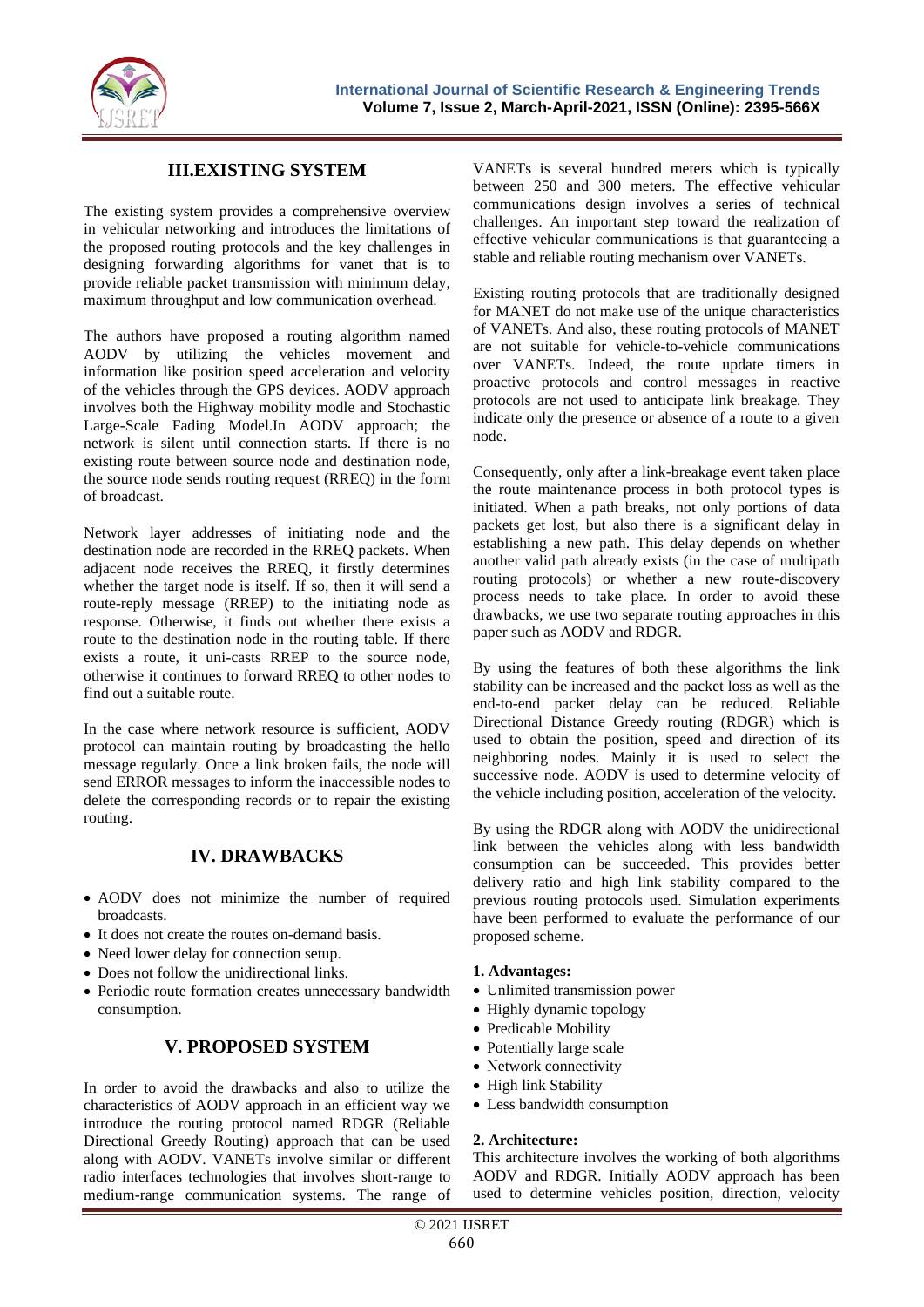

with link stability. Through this every vehicle detail can gathered through the sensors.



Fig 1. Architecture of working model.

After that the RDGR approach is used compare and selects the successive node or vehicle through which the packet can be transferred successfully without link breakage. Dissemination node is used to transfer the packet to all other nodes in the link. RDGR approach uses the RMM model that helps in keeping the link stable and reliable even when vehicle speed or velocity gets changed. According to the architecture specified sender sends the packets to be transferred to its destination. By using the AODV and RDGR specified earlier the dissemination node is chosen through which the packets can be transferred to other nodes without any packet loss or link breakage. This is shown through the simulation that the link stability with reliable data transfer has been improved.

## **3. Algorithm:**

## **3.1 Reliable Directional Greedy Routing (RDGR):**

RDGR is an extended version of DGR approach. It is a reliable position based greedy routing approach which uses the position, speed, direction of motion and link stability of their neighbors to select the most appropriate and successive next forwarding node. It obtains position, speed and direction of its neighboring nodes from GPS (i.e through the sensitive devices). If neighbor node with most forward progress towards destination node has high speed, in comparison with source node or intermediate packet forwarder node or even any other node that is close to it, then the packet loss probability is increased.

In order to improve its reliability, the proposed strategy introduces some new metrics to avoid loss of packets. The packet sender or forwarder node, selects successive neighbor nodes. That node is checked using velocity vector to know whether it have forward progress towards destination node, and checks link stability of those node. And this velocity can be determined by AODV approach.

Finally, it selects one of them which has more link stability and sends packet to it. The node which has been selected act as the dissemination node sends or distributes the packets to other nodes or to its destination. It uses combination metrics of distance, velocity, direction and link stability to decide about to which neighbor the given packet should be forwarded. This approach also considers all neighbors' position, speed, direction of motion information and link stability including the one hop neighbor's position, direction of motion information and its speed. This routing approach incorporates potential score-based strategy, which enhances reliability of the route, improves packet delivery ratio and reduces link breaks.

## **3.2 Revival Mobility model (RMM):**

We use Revival Mobility model (RMM) in RDGR approach which is used to simulate the movement pattern of vehicles on streets or roads. Revival Mobility model (RMM), can be when the road comprises of two or more lanes. It is based on the linear node density where the Vehicles or nodes are randomly distributed with it. Each vehicle can move in different speed with different velocity. The Revival Mobility Model (RMM) allows the movement of vehicles in two directions. i.e. east/west for the horizontal roads and north/south for the vertical roads. In cross roads, based on the shortest path vehicles choose desired direction. Between two subsequent vehicles in a lane a security distance should be maintained in order to avoid accidents. Overtaking mechanism is also applicable and one vehicle can able to overtake the preceding vehicle where the link breakage or packet loss may occur. This model helps to overcome these drawbacks. Packet transmission is possible between vehicles moving in both directions i.e both the front hopping and back hopping of data packet is possible by using this model.

# **VI. CONCLUSION**

In this paper we have examined how to improve the link stability and reduction in end-to-end packet delay or packet loss in VANETs. We have identified the properties of VANETs in previous studies. We have commented on their contributions, and limitations.

By using the uniqueness of VANETs, we have proposed Revival Mobility Model and a position based greedy routing approach RDGR along with a reactive protocol AODV approach. We have proposed AODV along with a Reliable Directional greedy routing approach that uses potential score-based strategy. And this strategy calculates link stability between neighbor nodes for reliable forwarding of data packet. We have simulated AODV and RDGR in ns2 using Revival Mobility model and similar models used in AODV approach in previous paper. A simulation result reveals the protocol's effectiveness in terms of high mobility, reduced end to end delay and packet loss rate. By using the features of both AODV and